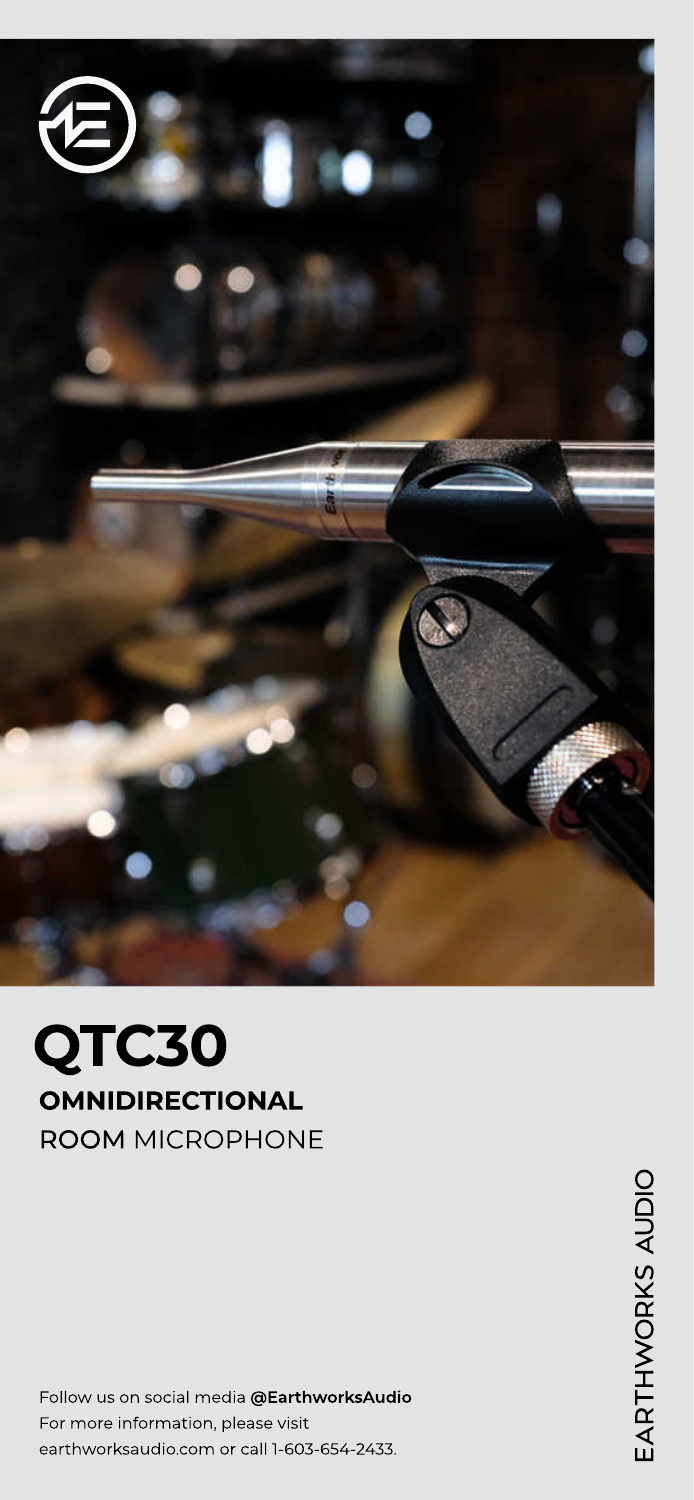

# Thank you for purchasing the Earthworks QTC30 Omnidirectional Microphone

### YOUR PURCHASE INCLUDES

1 Earthworks QTC30 1 Microphone Clip 1 Calibration Chart

### GETTING STARTED

The QTC30 is a condenser microphone with active electronics. This means:

- Its output level will be naturally higher than many of the dynamic microphones that it may be replacing. It is not uncommon to need to reduce gain if you were previously using a dynamic microphone.
- You will need to engage phantom power on your interface or preamp. Pro Tip: It's always a good idea to plug in a condenser microphone while phantom power is off and the channel is muted. After engaging phantom power, give the microphone a short time to settle before unmuting.

### PROPER MAINTENANCE

To guarantee your microphone provides years of performance, follow these guidelines:

- $\cdot$  Avoid touching the front protective screen.
- $\cdot$  Never attempt to disassemble the microphone it cannot be opened.
- Avoid extreme heat and condensing humidity. Allow the microphone to warm up when bringing it in from the cold.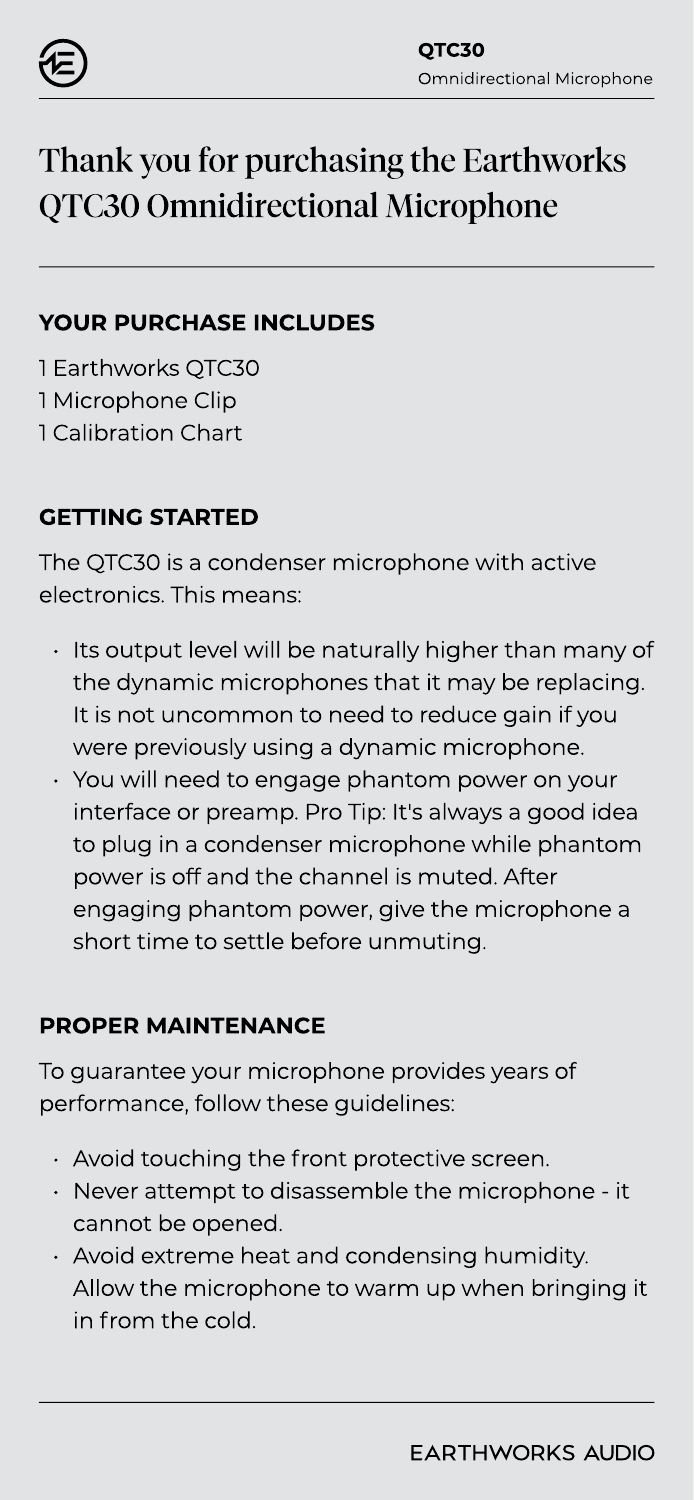

- Rough handling may damage the microphone even if no markings are visible.
- When not in use, keep the microphone in its case.

### IMPORTANT NOTICE

The small tip on many of our microphones allows them to capture the highest frequencies of your sound. Please be gentle and considerate when handling the microphones with these tips. (Microphones such as the SR314 and SR40V shield the tip within their capsule, and are thus more durable.)

### TROUBLESHOOTING

If you encounter issues while using your Earthworks Audio microphone, please make sure that:

- Your microphone is connected to an active power supply.
- Phantom power is being supplied to the microphone.
- Your microphone and XLR cable are well connected.
- The microphone is positioned at an appropriate distance from the sound source.
- External noise in your recording environment is kept to a minimum.
- Your recording space is at room temperature and free of dust.

If your issue persists after checking, please contact us via our website.